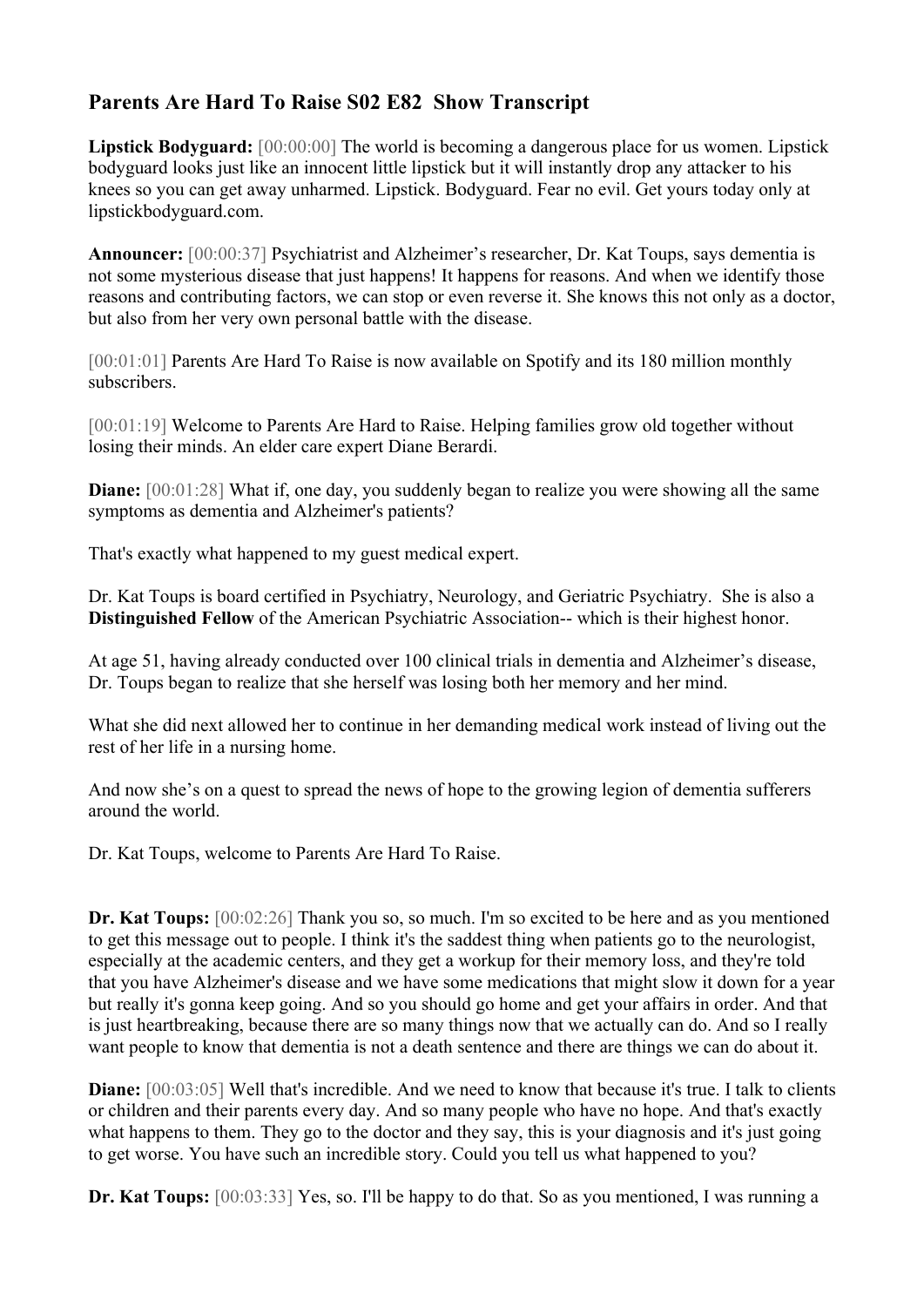clinical trials research center. Of those 100 plus trials about 20 of them were in Alzheimer's and mild cognitive impairment so I did research with a lot of different areas of psychiatry.

[00:03:49] But I started to realize that I was as cognitively impaired as my patients in my Alzheimer's trials. And I would test them and I would give them three words to remember in the many mental status exams, and I couldn't remember the words to ask them the answer. So I would I would write it down because I had two sets of three words that I would alternate and then I couldn't remember which set I had used and I had used those words for more than 20 years. So that was maybe my biggest clue.

[00:04:20] And I got to where I couldn't drive a car safely. I could no longer back up a parallel park in the car. I just couldn't sequence those activities. One day my husband got in a car with me and he said, "Kat what is wrong with you? You're driving like a little old lady".

[00:04:39] And I said, "I don't know. So many things are happening when you're driving.".

[00:04:43] And I just couldn't... My processing speed with so impaired that I was having a hard time driving. And then I forgot how to use the computer. I would forget how to do things that I knew how to do and I would ask that same husband, can you show me how to do this. And he would get annoyed with me because he said, well I just showed you that. And I didn't remember and it got worse than that.

[00:05:07] I developed auditory processing problems. So I could decode what was being said when there was any background noise, and I kept going to the ENT and saying I need hearing aids. And they said, No. You just have a mild hearing loss, it's no big deal. And then finally one day the doctor looked at me funny and he goes, you know this isn't your ear it's in your brain.

[00:05:27] So they did testing. And I had developed auditory processing problems. And I have such great empathy for children that are born with auditory processing problems. Because normally people are born with them they were you know they couldn't believe I had acquired that. And interestingly now I have resolved that problem but it was it was quite a path.

[00:05:49] What had happened was I developed multiple chemical sensitivity. So I have become allergic to everything and I was covered with rashes, covered with hives. I couldn't get out of a chair for a year because of severe fatigue. And all of that inflammation of my body was just eating up my brain.

[00:06:08] So the secret to figuring out what was happening in my brain of course started with what was happening in my body and my immune system.

**Diane:**  $[00:06:18]$  Now did you... You went to your regular doctor? What happened? How did you come to figure all this out and get on the path to healing?

**Dr. Kat Toups:** [00:06:34] Right. Now that's a great question. Well of course as a physician I kind of knew the limitations of what traditional medicine had to offer me. And I knew they would put me on steroids for my immune system. And I never felt like just suppressing the immune system was the answer. Right? The Immune system is acting out because there is a problem, right.

[00:06:54] So I did cover bases. And I went to the rheumatologist, and I went to the immunologist, and the endocrinologists. But, you know, I remember quite well the UCSF endocrinologist. He said, well you clearly have autoimmune disease and it's just not in the textbooks yet.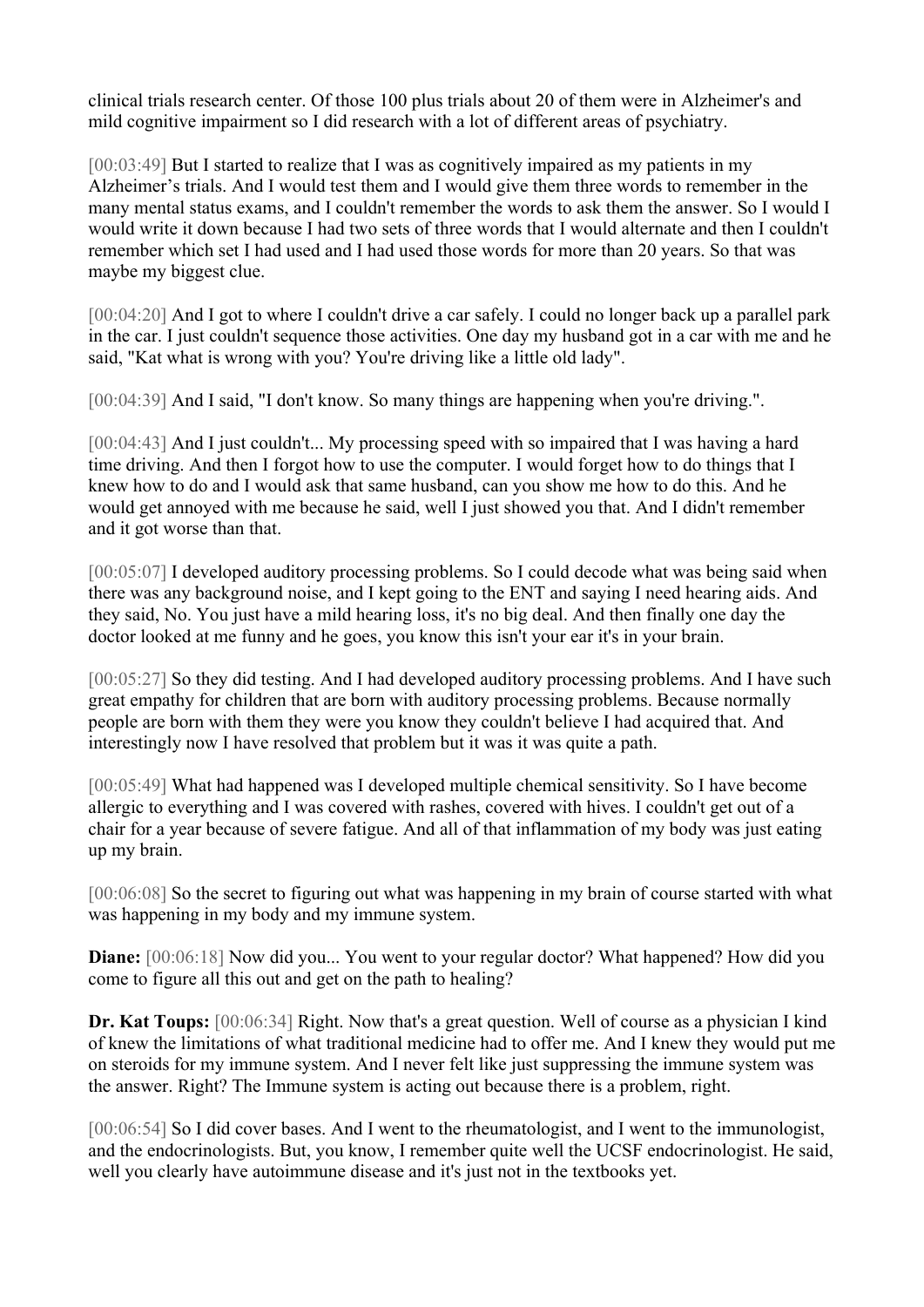[00:07:13] So what happened was, I finally I went to a conference called "Food As Medicine." And that conference changed my life. It changed my world view. It changed my life personally. It changed my life professionally. And in this conference at Food As Medicine they kept talking about functional medicine. And so I Googled that and they talked about the Institute for functional medicine and the next module coming up was immune and allergy and I thought Oh goodness I better go to that. So that's how I came to the table of starting to learn about functional medicine and luckily I had enough brain cells left, because I did have a sieve for a brain at the time. But I persevered and started learning again working through all the layers of functional medicine.

[00:07:59] So functional medicine is basically... Is at the root cause Medicine. Instead of wanting to know, "what is your diagnosis?" We don't really care about the name of the diagnosis. We really want to know why. Why do you have these problems? So we want to get at the root causes and what are the driving factors. And then if we can identify those, just like with dementia, with any kind of chronic disease, if we can figure out the factors and get us on balance then the body... The body is designed to heal. If we can get out of its way.

**Diane:** [00:08:33] Right. Okay. So what causes dementia?

[00:08:41] You know dementia, heretofore, has been considered a mysterious disease. We know there are some genetic factors but we know that many many people get dementia without that classic Alzheimer genes and I do not have the genes for Alzheimer's. But clearly I was quite demented. In retrospect I couldn't even figure that out at the time. But it is a multifactorial disease. So it happens for all kinds of reasons. And even if you do have some genetic risk those genes have to be turned on to express themselves.

[00:09:16] So many people have genes for Alzheimer's and never get Alzheimer's. And I would like to say a little bit about that because I don't want people to worry when they have the genetic risk for Alzheimer's.

[00:09:27] You know some people, it becomes a self-fulfilling prophecy I think when we believe we're going to get sick, or we think we we're going to die. And so you know even if people have the genetic risk it's the diet and lifestyle and the environmental factors that are turning genes on and off. So we can modify those factors by our choices and in what we do.

[00:09:53] So really I think of dementia as it's a multi-system illness so if it happens from toxins. It happens from infections. It happens from inflammation. It happens from lack of hormones. Particularly nutrients, the diet.

[00:10:07] We've known, forever, that a B-12 deficiency can cause an irreversible dementia. We know that Vitamin D deficiency can cause dementia. Those are easy things to test for and fix.

[00:10:21] So it is multiple factors. We've also known for decades that vascular issues are a problem. So people have very high lipids or their blood sugar is poorly regulated. Those are causes for damage to the blood vessels that will eventually damage the brain.

**Diane:**  $[00:10:41]$  We're going to continue with Dr. Kat Toups, but I just want to tell you something. If you're a woman, or there's a woman in your life, I'm going to tell you about something you absolutely need to know.

[00:11:04] I Want to tell you about my friend Katie. Katie is a nurse and she was attacked on her way home from work. She was totally taken by surprise. And although Katie is only 5 feet tall and 106 pounds she was easily able to drop her 6 foot 4, 250-pound attacker to his knees and get away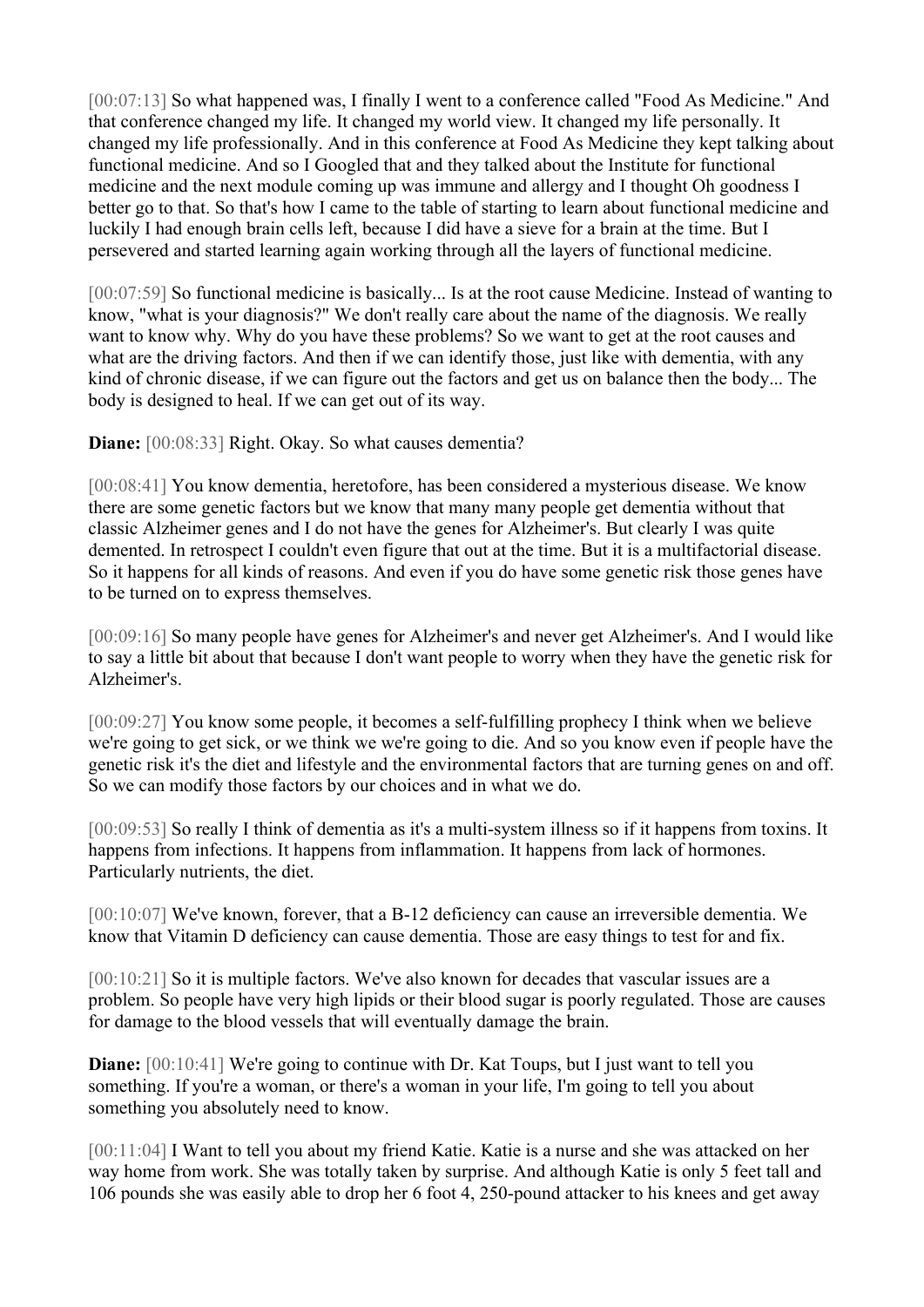unharmed.

Katie wasn't just lucky that day. She was prepared.

In her pocketbook, a harmless looking lipstick, which really contained a powerful man stopping aerosol propellant.

It's not like it was in our grandmother's day. Today just going to and from work or to the mall can have tragic consequences. The FBI says a violent crime is committed every 15 seconds in the United States. And a forcible rape happens every five minutes. And chances are when something happens, no one will be around to help.

It looks just like a lipstick. So no one will suspect a thing. Which is important since experts say, getting the jump on your attacker is all about the element of surprise.

Inside this innocent looking lipstick is the same powerful stuff used by police and the military to disarm even the most powerful, armed aggressor. In fact, National Park rangers used the very same formula that's inside this little lipstick to stop two-thousand pound vicious grizzly bears dead in their tracks. It's like carrying a personal bodyguard with you in your purse or your pocket.

Darkness brings danger. Murderers and rapists use darkness to their advantage. We all know what it's like to be walking at night and hear footsteps coming at us from behind. Who's there? If it's somebody bad, will you be protected? Your life may depend on it.

My friend Katie's close call needs to be a wake up call for all of us. Myself included. Pick up a Lipstick Bodyguard and keep it with you always.

**Announcer:** [00:13:05] You're listening to Parents Are Hard To Raise. Now, thanks to you... The Number One elder care talk show on planet earth. Listen to this and other episodes on demand using the iHeart Radio app. iPhone users can listen on Apple Podcasts nd Android users on Google Podcasts.

**Diane:** [00:13:27] And I have some shout outs... Susan from Hill City, Kansas, who by the way, has a 92 year old dad who still works the family farm everyday. She showed her co-worker Nancy how to listen on her smartphone using the iHeart Radio app.

[00:13:43] And Kumiko from the city of Atami, in Japan, who listens and Spotify. She showed her mom how to listen on her smartphone and Kumiko also helps care for her grandparents.

[00:13:57] And finally, Frank. A smart alec from the city of Bellville, in Cape Town, South Africa, who spelled his name phonetically, so I'd be sure not to mess it up, showed one of his colleagues at Tygerberg Hospital how to listen using a Tune In Radio app and wrote, "We love the show and never miss an episode." Thank you "Dr. Smart Alec."

[00:14:20] [laughing] Dr. Toups, I mess up people's names. I don't know what happens. I get so excited. I mispronounce them.

**Dr. Kat Toups:** [00:14:33] [laughing] That was cute.

**Diane:** [00:14:33] So we're here talking to Dr. Kat Toups and we were talking about what causes dementia and you were saying it's not just one thing it's really do two rarely do to just one thing.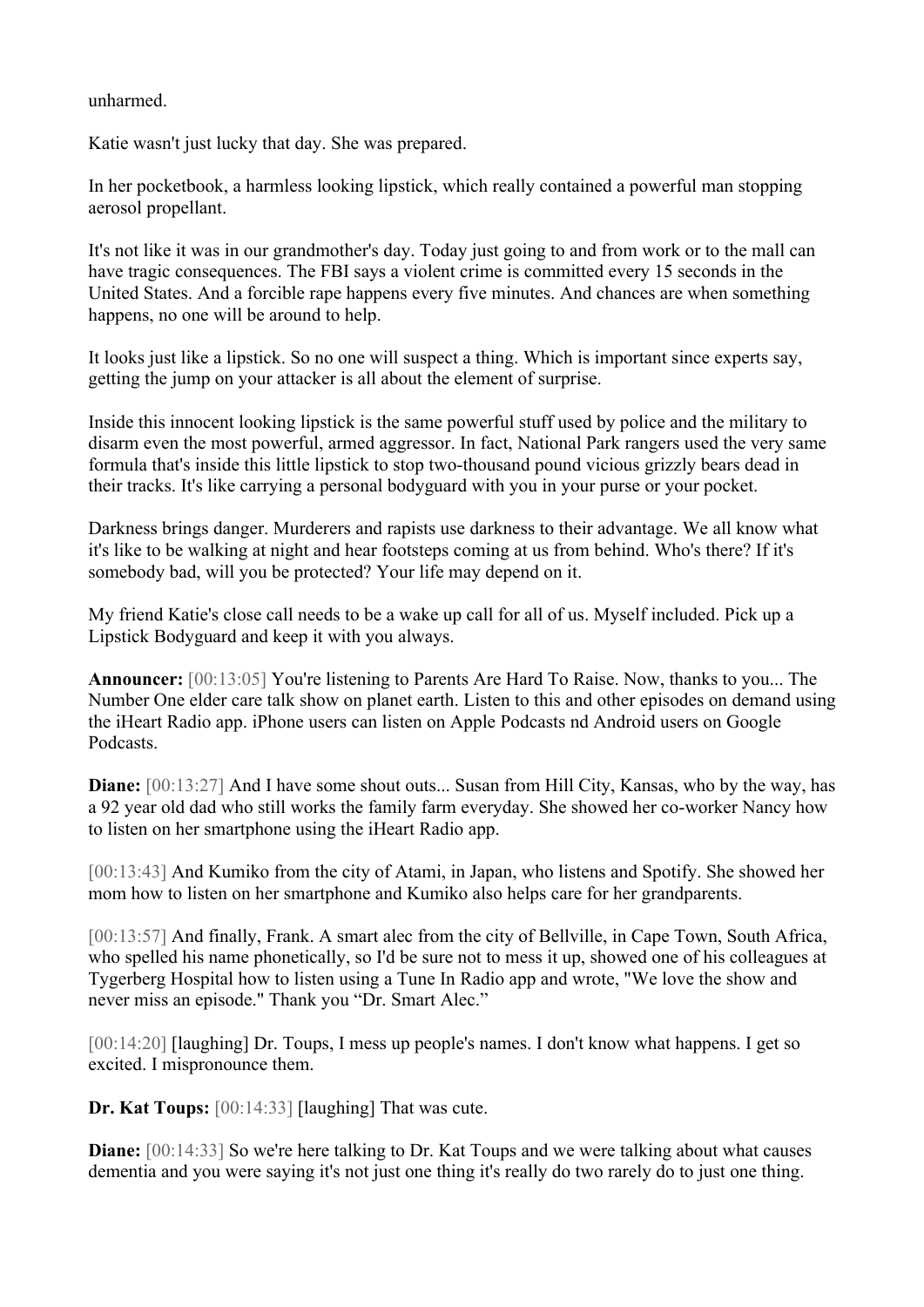**Dr. Kat Toups: [00:14:47] Exactly.** 

[00:14:51] And so that is actually how we approach, from a functional medicine approach for reversing dementia, is that we've become, for me as a clinician, the physician, I have become the detective. And I want to search out and look at all of the factors. Because if I find a couple of factors that are affecting your brain but I miss one, well then the brain is going to continue to degenerate. So one of the things that we do is we test all kinds of things to figure this out.

[00:15:21] But I was saying that we've known for a long time that diabetes is a risk factor, that high lipids are a risk factor. And now we know how to treat those factors as well with functional and nutritional approaches. But I'd like to highlight a couple of things that I think a lot of people don't know about which causes dementia and that they are missing.

[00:15:42] So I think there is a lot of excellent books that are coming out and people talk about you know that you need to get on a clean diet. You need to exercise. You need to do you know, brain training, meditation. You need to sleep. Those are all where you start. Those are all essentially important.

[00:15:58] But what I'm finding in my testing that is coming up with people the big things that I think we're missing are infections, toxins, and lack of hormones. So maybe I'll start with the hormones.

[00:16:17] So we have receptors in our brain for estrogen, progesterone, testosterone, pregnenolone. All these hormone receptors that we think are associated with our sexual function in our reproductive function. Well, they also are affecting our brains. And interestingly, something that I just learned recently in researching for a book that I'm working on, is that our brain actually makes estrogen and progesterone.

## **Diane:** [00:16:43] Really?

**Dr. Kat Toups:** [00:16:43] So it's not just made in the gonads. And both men and women make these hormones. So the estrogen is made in the hippocampus which is our memory center. And the progesterone turns out it helps to make the myelin sheath and those are the covering over our nervous that help conduct the impulses of the nerves.

**Dr. Kat Toups:** [00:17:04] So the hormones are trophic for the brain meaning they give life; their life giving and life sustaining for the brain. And what happens then is when we lose our hormones the brain starts degenerating. And there is scores of research on that, it's pretty well documented.

[00:17:21] Stanford did a study about four years ago, and they took women that had been on hormone replacement and they were at high risk for dementia and they randomized them either to stay on their hormones or stop them and they followed them for two years. And at the end of the two years, 100 percent of the women who stopped their hormones had obvious degeneration in their brain.

[00:17:43] So it's, you know, so you know we weren't meant to live, for most of evolution, we didn't live much past menopause or andropause in men.

[00:17:53] Right. And so we've had this rapid increase in our lifespan. And you know we need to have those hormones for our brain to function. And so sometimes when we have people with cognitive impairment and we start them back on hormones, we can see a rapid improvement in their brain function. And we don't see that in every one but we definitely see it. So that's one factor that's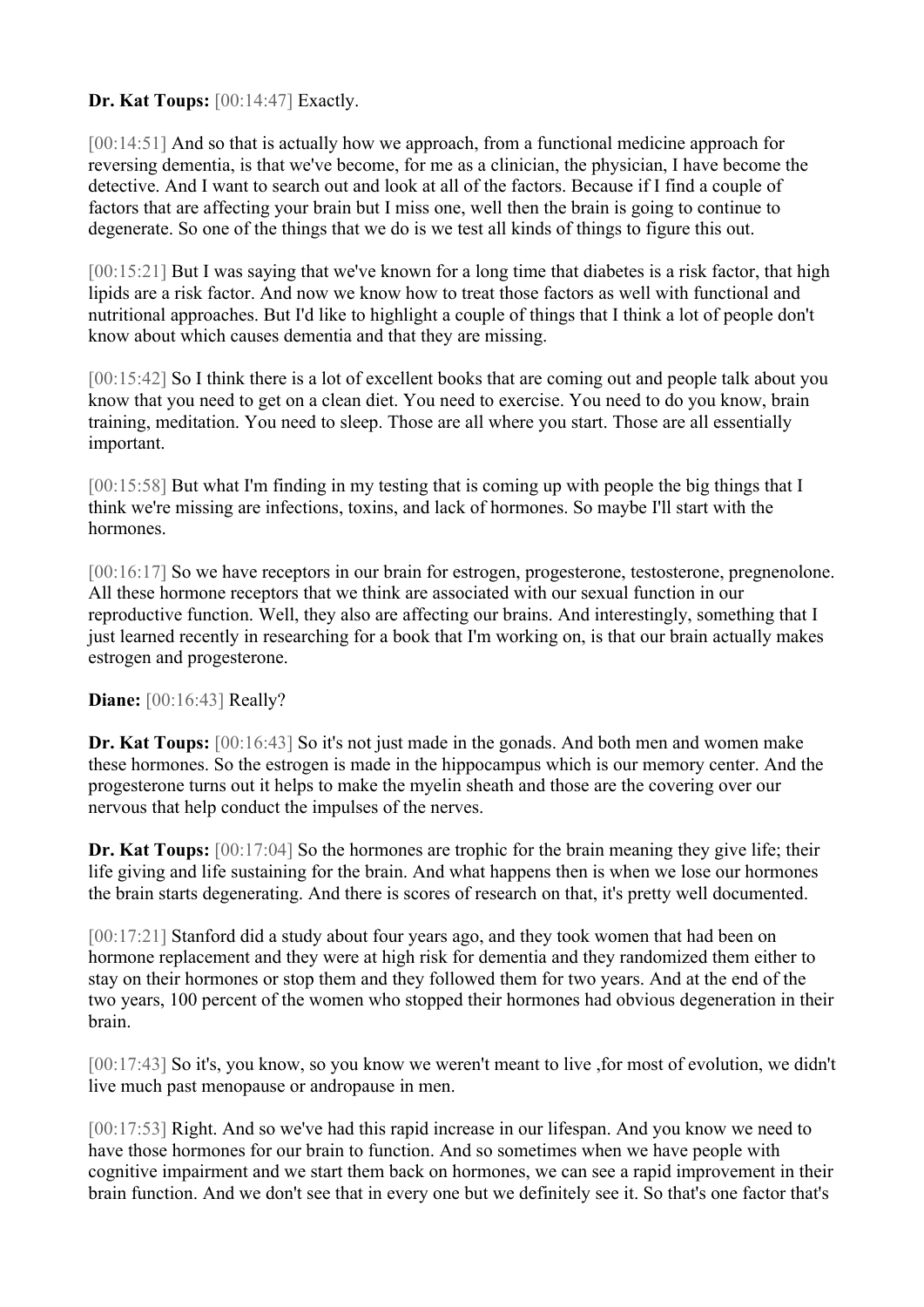worth exploring.

[00:18:16] And with the newer bioidentical hormones there is actually even data coming out that even if you've had breast cancer that are replacing these hormones with bioidentical hormones might lower your risk of recurrence. So you know it's becoming safer with some of our new methods, with the hormones to do that. So I think that's one thing that people are missing. And then the infections.

[00:18:45] This is a big area and I think NPR just came out with a story this recently and it's starting to creep into some of the press but infections are a huge factor for the brain and one in particular that we're finding more and more is Lyme disease. And Lyme disease has a predilection either for the joints or the brain tissue.

[00:19:08] And I have you know a single practitioner I don't have a giant practice and I have right now four patients with dementia that have active Lyme disease.

**Diane:** [00:19:19] Really? Wow.

**Dr. Kat Toups:** [00:19:20] Yes. So that you know that's something that really has to get on people's radar, it's been neglected for so long. And there are people that are studying the brains of people that have died with dementia and they're finding a lot of Lyme disease in there. So that's that's one factor and there's a lot of other viruses.

[00:19:40] So some other good data has come out. We've known for a long time that herpes simplex 1 occurs at much higher rates in the brains of people that have died Alzheimer's. And about 85 percent of us have had herpes simplex 1 which is the cold sores, in childhood. You know a very common virus. Epstein Barr virus which is mononucleosis or chronic fatigue also another very common childhood virus.

[00:20:07] These viruses they take continue to live in our bodies, but our immune systems keep them in check. But if we have anything that's disrupting our immune function and unfortunately aging itself there is a risk for that., then sometimes the viruses can wake up. So looking for these viruses and these infections becomes a really important factor in trying to reverse things.

[00:20:34] And I should mention that with Lyme disease... Lyme disease is a Spirochete and carries the same kind of organism that syphilis is. And so, syphilis, we have also known about for more than a century that when somebody gets an infection with syphilis it might manifest originally as a STD or a sexually transmitted disease but then 10, 20 years later people will go crazy. And it's because that's Spirochete was affecting their brain. So Lyme does the same thing for some people as syphilis does.

**Diane:** [00:21:11] Wow.

**Dr. Kat Toups:** [00:21:11] Yeah.

**Diane:**  $[00:21:11]$  That's amazing. me. I mean because I have been reading something about that Lyme disease. It's incredible, this information. But It's wonderful that you're getting this out, because people don't know.

[00:21:28] Well, and the exciting thing is, these are treatable. Okay.

[00:21:32] It's not fun to have Lyme disease. And you know I mean there is there is Lyme disease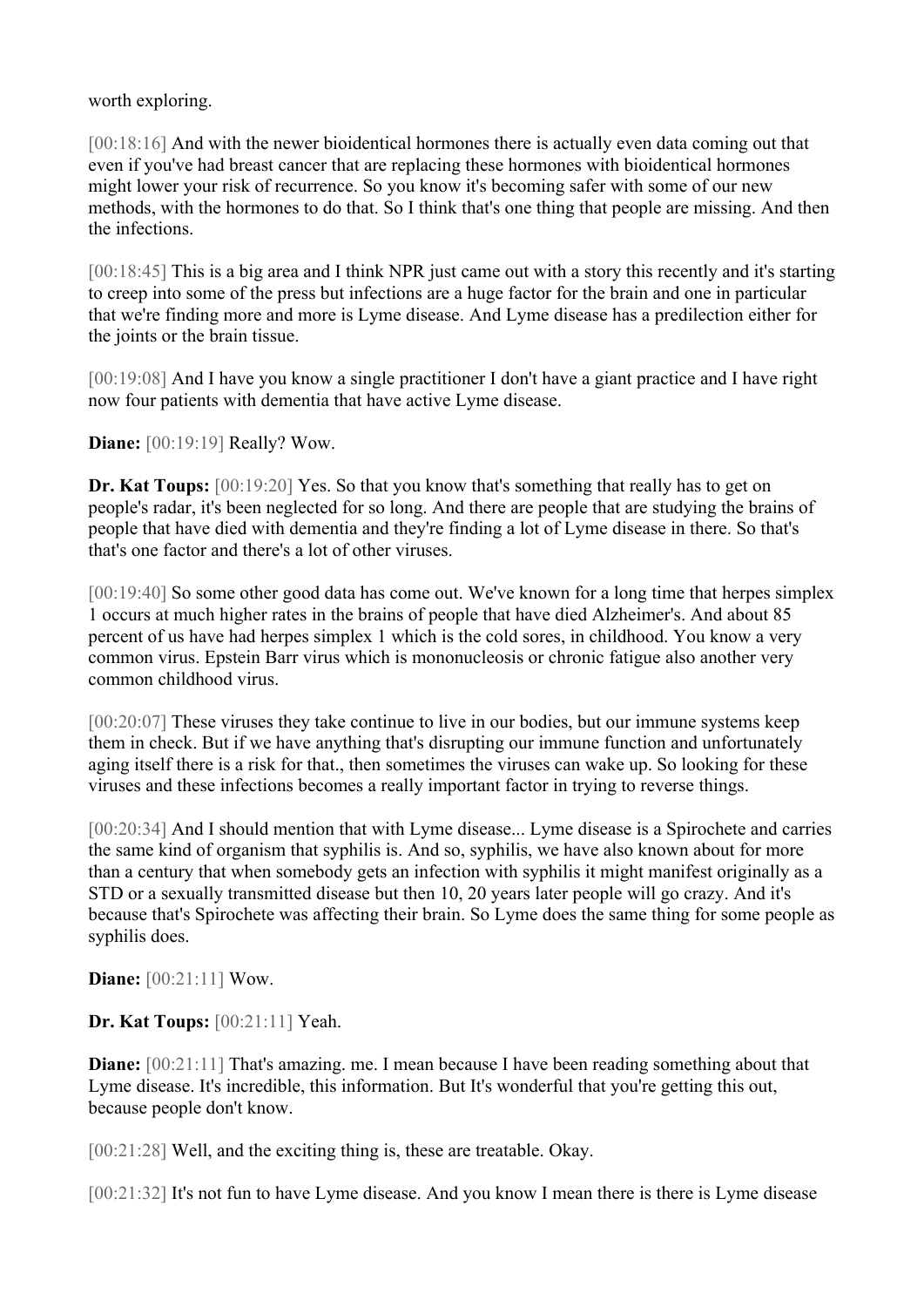in little letters there is Lyme disease in capital letters. And some people get extremely sick, and they have to lay down on my exam table for our interview because they can't sit up, and they're dizzy. But a lot of people don't have have that strong a reaction. But but it can be affecting their brain. And we do have ways to treat it. And the story of how they're treated is still being written. It is an art, not a science because not enough research has been done in this area. But it definitely is something that can be treated.

[00:22:07] So once we can identify all these factors, we get treatment targets. And then the other factor to consider is the toxins.

[00:22:16] So you know we all know our world is getting more and more toxic. And so many of these chemicals toxins cause neurodegeneration. And we can test for them. It's an easy first morning urine test. And I have a test where I get a bunch of pages of the levels all kinds of different chemicals. And I had one patient that I was treating for dementia and she was already pretty far along when she first came to me. And she was already in memory care. But still we said well let's see what we can do and we got a lot of things in balance and she went from being agitated and anxious to calm and happy. And interestingly in four years she has not progressed at all.

[00:23:05] But she had some cardiovascular risk factors and she had some lack of hormone risk factors, but I didn't think it fully accounted for how demented she was. And then this new test came out a couple years ago where I was able to test these chemical toxins and in this test if you have one chemical in the red zone that is considered very significant. Well this lady had nine chemicals in the red zone.

**Diane:** [00:23:32] Oh My God!

**Dr. Kat Toups:**  $[00:23:33]$  I know. I know. And then you think well, how did she get all those chemicals? What did she do? Was she a farm worker? Lived next to an agricultural area? No. This lady was a schoolteacher.

**Diane:** [00:23:46] Really?

**Dr. Kat Toups:** [00:23:46] And Her daughter told me, " my parents were always into health. We always ate well. We didn't use toxic chemicals in our home.".

[00:23:54] So she just generically was a poor detoxifier and managed to accumulate these high levels of all of these chemicals.

[00:24:04] And we can get rid of the chemicals. So what are the best ways, and this is an interesting is something that your listeners could do in their lives, because we all have toxins. We know that babies now are born with more than 200 chemicals in their blood that they have gotten from the mother during her pregnancy, right.

[00:24:23] So we know that basically that sweating takes those chemicals out of our body. Something that we've known in our ancient wisdom for centuries as well, right. Many traditions use sweat lodges and sweating and different kinds of rituals with that. But there is very nice data that shows if you're doing a regular saunas or sweating... Sweating of any kind will mobilize the toxins.

[00:24:50] But one thing that's important is, say if you're doing a sauna, you need to be wiping the sweat off as you're sweating so that you don't reabsorb it back into your body. And then you need to go and jump in the shower right afterwards; wash it off of your skin.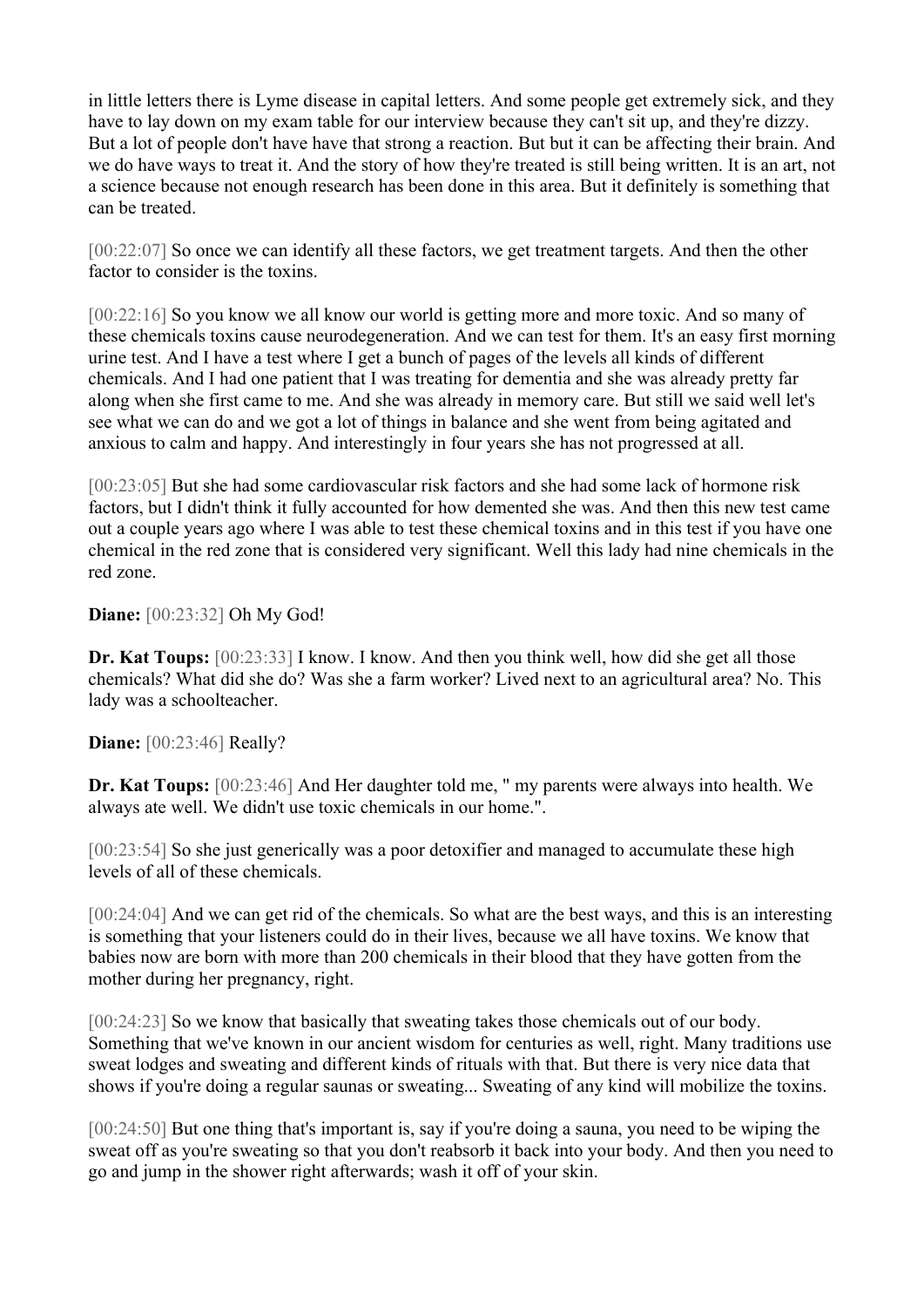[00:25:06] But there was a study that came out this past year out of Finland. And in Finland it seems like it's part of the cultural traditions to do saunas every day. And so... yeah.

[00:25:19] So they studied elderly men and the rate of sauna and they found out that the men who did sauna up every day had a very low risk of Alzheimer's. And they compare them to men who did it three times a week and they got higher and then they compared the people who were doing it it was higher still. So this is something that we should all be thinking about incorporating. To try to keep up with the burden that we're getting right now, with all the environmental toxins.

**Diane:** [00:25:53] Yeah. My gosh. I Remember a friend of mine always saying...she would say to me you gotta exercise, you gotta exercise. You've gotta sweat. You got to get the junk out. So she was right. [laughing]

**Dr. Kat Toups:** [00:26:04] Right. Exactly. I know. And I don't like to sweat. But now I have a different... I feel better about it when it's happening.

[00:26:15] So the exercise is another really easy thing to mention for all of the listeners here.

[00:26:20] So the best validated stuff that we have to change our brain and to help our brains make new connections are exercise and meditation or mindfulness. And both of those can increase something called BDNF and that stands for brain derived neurotropic factor.

[00:26:38] And so this is a factor that helps our brain make new synaptic connections with the neurons. So we can sprout new connections just by exercising. And if you exercise hard just for four minutes you'll raise your BDNF up and start making new connections.

**Diane:** [00:26:53] Wow, just four minutes? [laughing]

[00:26:56] Yeah. that'll start the process. More is better of course. The more you exercise... I mean that is something with all of my patients with dementia, we try to get these factors in, where you know people should be striving to exercise everyday.

[00:27:13] And then life is come and cause you to miss a day or two out of the week right. But you know if your goal is three times a week and then... "Oh, I couldn't do it yesterday," then you're down to two times a week. Well, that's not enough.

[00:27:29] I think people need to have on their daily plan like: what am I going to do today to move, to exercise, to sweat? And that really is protective for the brain.

**Diane:**  $[00:27:39]$  That's unbelievable. I know. We want to talk to you. I wanted you to tell about your book. You know you and your Web site your Facebook page for that people can find out more about you and about what you're doing.

[00:27:58] And we're going to have you back.

[00:28:01] There's so much to say on this topic. Yes, so... I'm working on a book called Dementia Demystified. And I'm trying to make it a "how to" manual. How do I work this up? What are all the factors" What exactly are the labs that need to be ordered, so people can take that to their physician. And you know to just make it a "how to" practical manual. So it's taking longer than I thought. But you can find updates about it on my Web site or my Facebook page so if you just put in Dementia Demystified that will take you to my Web site and I'll post updates there. And then I also have a Facebook page and it is called let's see what is it called. It's called Kat Toups M.D. - functional